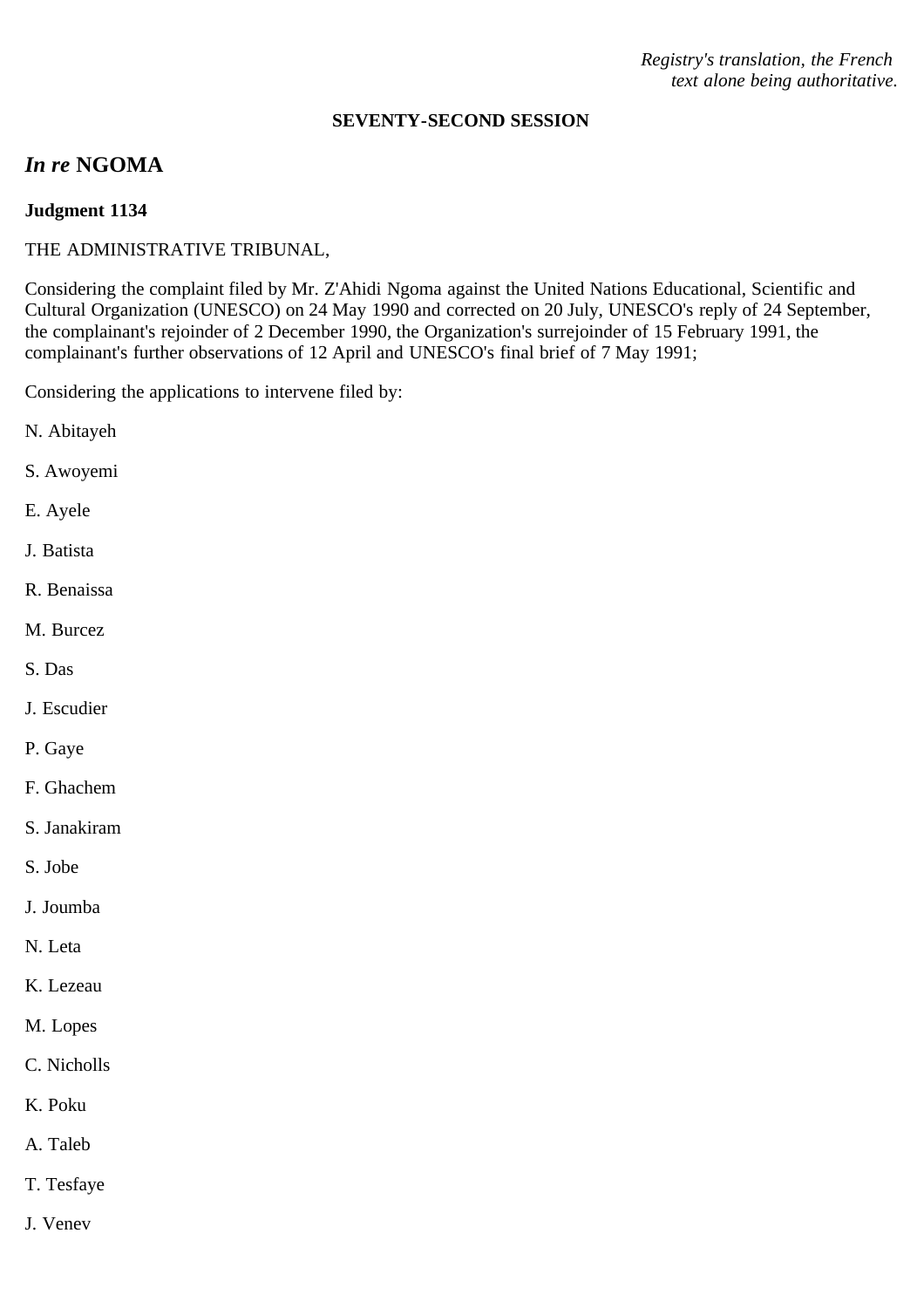and the Organization's comments of 8 November 1991 on those applications;

Considering Articles II, paragraph 5, and VII, paragraphs 1 and 2, of the Statute of the Tribunal, UNESCO Staff Regulations 8.1, 8.2, 12.1 and 12.2, UNESCO Staff Rules 108.1 and 111.2(b), UNESCO Manual item 2805 and paragraphs 6 and 7 of the Statutes of the UNESCO Appeals Board;

Having examined the written evidence and decided not to order oral proceedings, which neither party has applied for;

Considering that the facts of the case and the pleadings may be summed up as follows:

A. UNESCO Staff Regulation 8.1 reads:

"Machinery shall be provided by the Director-General to ensure continuous contact between the staff and himself through duly elected officials of the association or associations representative of the staff."

and 8.2:

"The Director-General shall establish joint administrative machinery with staff participation to advise him regarding general personnel questions and staff welfare and to make to him such proposals as it may desire for amendment of the Staff Regulations and Rules."

Rule 108.1(a) provides:

"In determining the representativeness of a staff association, the Director-General shall take into consideration the fact that it includes a sufficiently large number or a sufficiently distinct group of staff members."

There are two staff associations at UNESCO, the Staff Association (STA), which was founded in 1947, and the International Staff Association of UNESCO (ISAU), which was recognised in 1981. The facilities to be granted to staff associations are prescribed in Manual item 2805 and they include the grant of a yearly subsidy from the Organization.

In the autumn of 1987 the General Conference of the Organization elected a new Director-General. As part of a reform programme he promised closer co-operation with the staff and said he wanted to see that enough funds were allotted for social services and staff associations. In April 1988 he asked the Inspector-General to look into the matter. In a report of 5 August 1988 the Inspector-General said:

"As the situation stands today, a very great disparity exists as to the membership of the two recognized staff associations (2,128 for STA and 72 for ISAU). All rights, entitlements and contributions are today available to and shared by the two associations without distinction on account of their membership. The question, therefore, is whether some sort of proportionality needs to be introduced in the apportionment of contributions or other facilities."

On 12 October 1988 the Director-General wrote to the two presidents asking how many members each association had. The STA answered that it had 1,233 members among serving officials and 990 associate members who were former officials. In a letter of 27 October the President of the ISAU said that it had not yet determined the figure of its membership for 1988.

On 6 April 1989 the Director-General wrote to the two presidents to say that one quarter of the yearly subsidy was to be equally split between their associations and the rest allotted pro rata according to their membership figures as at 31 December 1988: how many members had they had at that date? In a letter of 11 April the President of the ISAU objected to the decision and in his reply of 31 May the Director-General agreed to await the recasting of Manual item 2805; he appended the draft of a new text and asked for comments by 9 June. Also on 31 May he made a similar invitation to the President of the STA. In letters of 2 and 7 June the President of the ISAU suggested amendments to the draft. The STA replied in a letter of 14 June.

On 2 August 1989 the Director-General sent the two presidents the new text of item 2805 that was to come into force in 1990. An administrative circular, No. 1688 of 6 November 1989, announced new arrangements for the grant of facilities to the associations, including the pro rata sharing of part of the subsidy. In a letter dated 14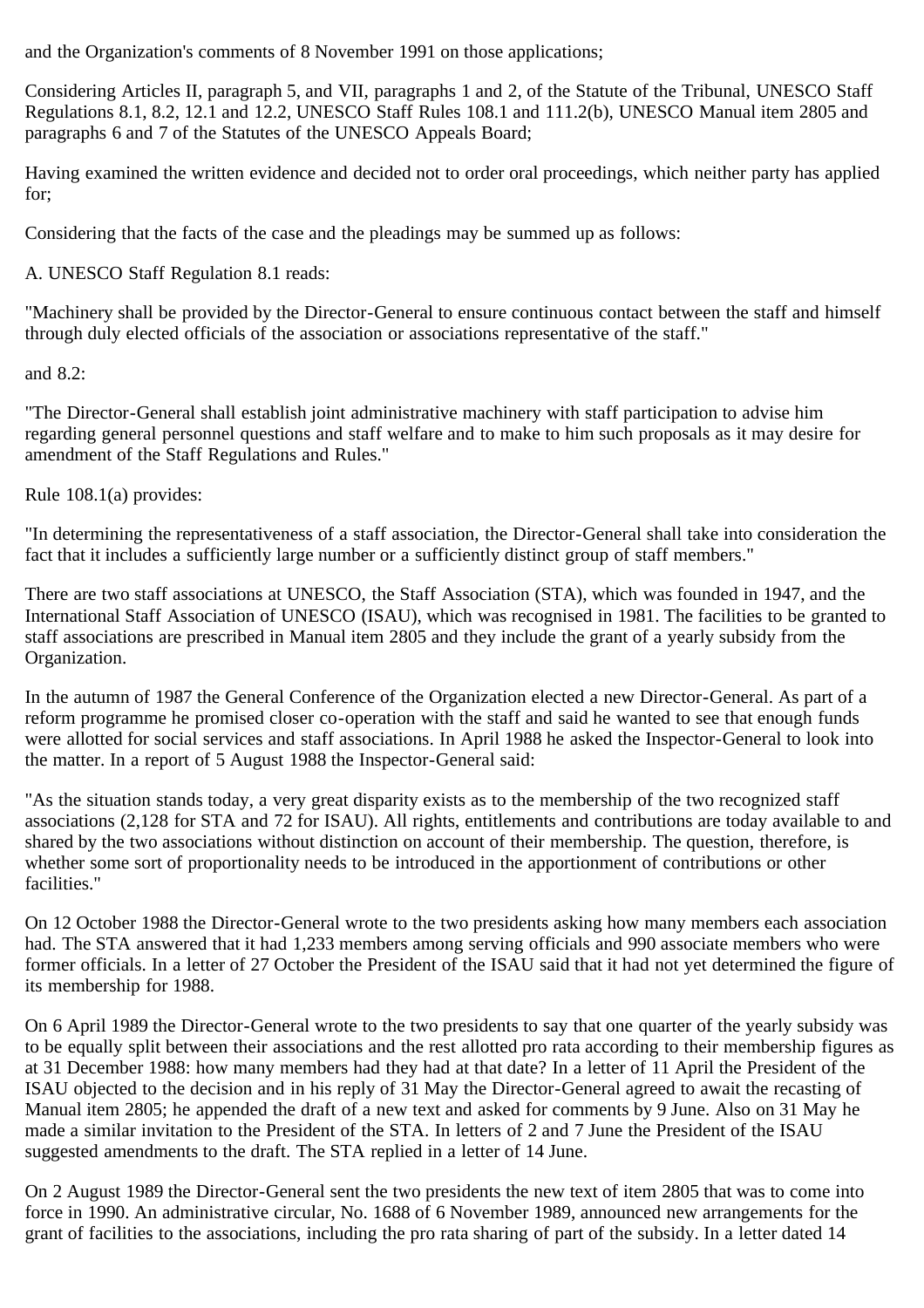November the President of the ISAU informed the Director-General of his objections to the arrangements, which nevertheless came into force on 1 January 1990.

The complainant, a citizen of Zaire, is an official of UNESCO and a member of the ISAU. He served as its president from 1985 to 1987. On 6 December 1989 he addressed a written protest against circular 1688 to the Director-General under paragraph 7(a) of the Statutes of the Appeals Board. On 5 February 1990, inferring rejection, he applied under Staff Rule 111.2(b) and paragraph 6 of the Statutes for permission to appeal directly to the Tribunal. By a minute of 8 February, which he got on 23 February, the Director of the Bureau of Personnel told him of the rejection of his protest, and that is the decision he is challenging. By a minute of 5 March 1990 the Director of the Bureau of Personnel informed him that the Director-General granted permission for direct appeal to the Tribunal.

By minutes of 1 and 26 March 1990 the Director asked the President of the ISAU to give the figure of its membership. Having got no answer, he sent another minute on 14 June to say that, in keeping with circular 1688, the ISAU would be paid 4,956 United States dollars - or a 12.25 per cent share - out of the subsidy for 1990 and the cost of employing a secretary half-time; having failed to comply with the arrangements for determining its representative character, it would not be consulted on the membership of joint bodies and its President would not be released half-time from official duties.

B. The complainant explains that the ISAU's purpose from the outset has been to represent - as the STA failed to do - all the regions and countries of the world the staff belongs to. It was at once recognised as representative of the staff and enjoyed in full the facilities it was entitled to. But it aroused great hostility, and the Administration so much preferred dealing with the STA that membership of the STA became essential to career advancement and courage was needed to stay with the ISAU. Under the influence of the widespread animosity the new Director-General, too, began to think of proportional representativeness as a means of curbing the ISAU.

(1) As the procedure followed shows, there was no prior consultation with the ISAU about the circular. The mere transmittal to it for comment, on 31 May 1989, of a new draft of item 2805 was not genuine consultation.

(2) There was abuse of due process. Though the circular purports just to make new arrangements for the grant of facilities it is at variance with Regulations 8.1 and 8.2 and Rule 108.1. Its definition of the representativeness of staff associations brings in alien notions such as "relative" representativeness and a system of weighting that those provisions do not allow. The Director-General improperly withdrew matters of staff representation from review by the General Conference of UNESCO, which according to Regulation 12.1 amends the Regulations and according to 12.2 has to be informed of any changes he makes in the Rules.

(3) The arrangements impair freedom of association in that paragraph L of the circular empowers the Director-General to check the membership figures supplied. The Administration should not have inquisitorial authority of that kind. However few members it may have, the ISAU has always striven for the welfare of the staff at large and its meetings are open to everyone, not just to its own members.

(4) The circular denies the ISAU the facilities it needs to survive and is in breach of the rule against retroactivity and of the ISAU's acquired rights as defined in the case law. By applying an unlawful weighting factor it withholds facilities which the association is entitled to by virtue of the Director-General's earlier recognition of it as "representative of the staff" under Regulation 8.1.

(5) The circular offends against the rule patere legem quam ipse fecisti. Having encouraged the ISAU to believe that it may expect certain vital facilities UNESCO may not, short of amending the rules, cripple its work by withholding or curtailing them.

(6) The Director-General misused his authority by strengthening the STA to the detriment of the ISAU and of the interests of the Organization as a whole, which require that staff be free to join an association with a wider geographic and cultural base. The sole aim in giving the STA the lion's share of the subsidy was to remove its financial deficit, whereas the subsidy is supposed to serve social and cultural purposes. The STA should have corrected its deficit, not by getting help from the Organization, but by increasing membership dues.

The complainant asks the Tribunal to declare circular 1688 null and void and to make an award of damages for material and moral injury. He seeks an order suspending the application of the circular pending the hearing of his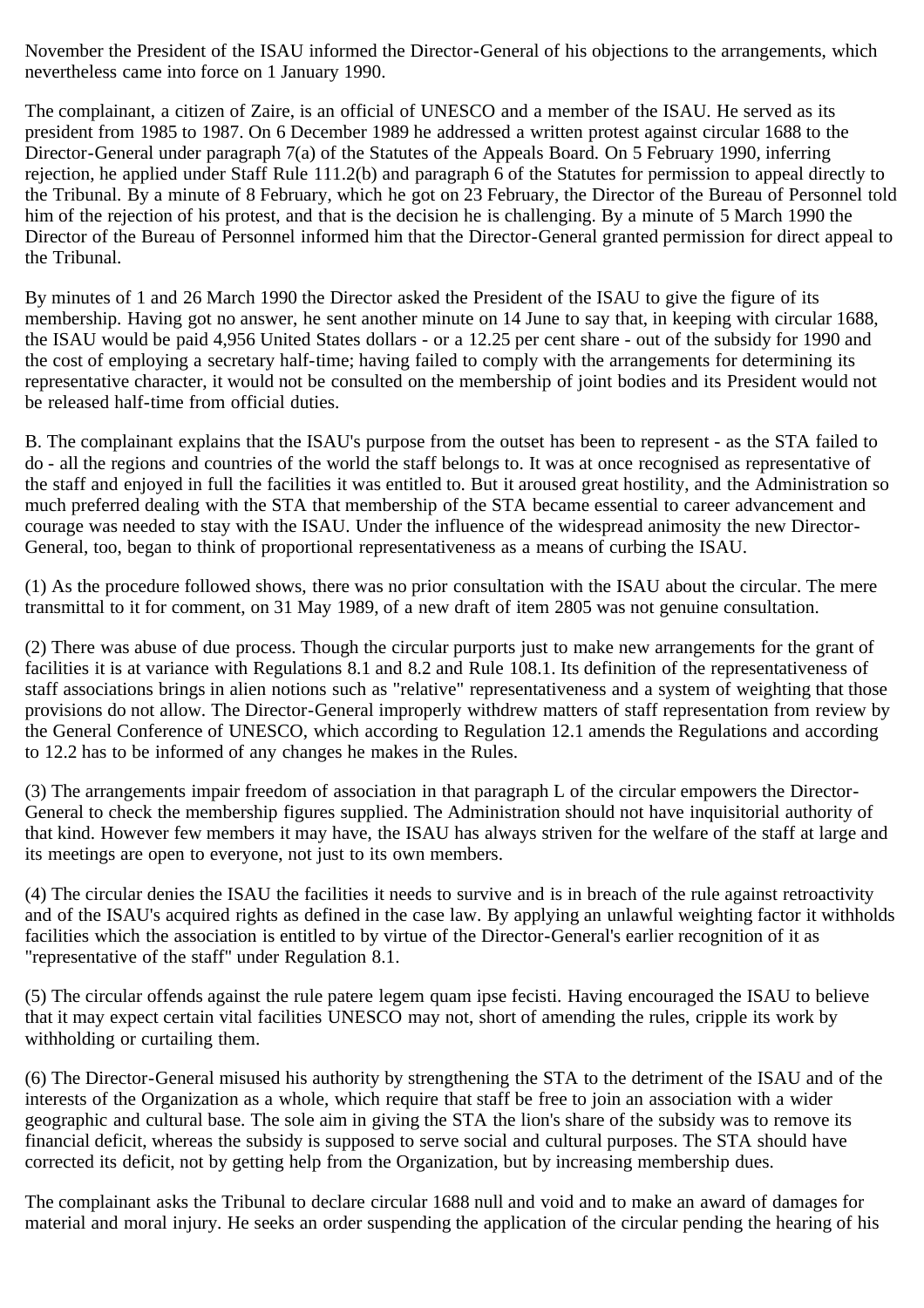case.

C. In its reply UNESCO gives its own account of the facts.

(1) It submits that the complainant is mistaken in denying proper consultation with the ISAU: its account of the various stages of the procedure shows that the Director-General did consult the two staff associations and let them state their views about circular 1688. He discharged his duty of consultation by his letters of 31 May 1989 seeking the association's comments on the new draft of Manual item 2805, and the President of the ISAU replied on 2 and 7 June 1989. The final text took account of those replies.

(2) There was no abuse of due process. The circular was in line with the Staff Regulations and Staff Rules. The changes in Manual item 2805 required no amendment to Regulations 8.1, 12.1 or 12.2 or Rule 108.1. The circular duly applies the criteria in Rule 108.1(a) to determine the representativeness of a staff association for the purpose of the grant of facilities, namely that the association covers a "sufficiently large number" or else a "sufficiently distinct group" of staff.

(3) There was no breach of freedom of association. It is up to the associations to give their membership figures, and the Organization will check them only in exceptional circumstances, where there is reasonable doubt about their accuracy.

(4) There was no breach of acquired rights as defined in the Tribunal's case law: the ISAU may have an acquired right to the grant of facilities but not to the method of reckoning its share of the subsidy. What is at stake is not its right to facilities but just the method of allotting facilities between the associations. Nor is there any breach of the rule against retroactivity: the circular was not retroactive since it applied only as from 1990.

(5) Though the burden of proof is on the complainant, he offers not a shred of evidence to suggest that the Director-

General was prejudiced against the ISAU. The circular was intended neither to favour nor to hamper any of the associations, but to lay down rules on future dealings with all associations, the aim being to strengthen their role and bring the staff into the programme of reform. In particular there was no intention of helping the STA to meets its deficit.

(6) The circular being lawful, there are no grounds for awarding damages for material injury nor, for that matter, for moral injury.

The application for an order suspending the circular is unwarranted: the filing of a complaint is not a valid reason for suspending the effect of the impugned decision.

D. In his rejoinder the complainant points out what he sees as gross misrepresentation by UNESCO of material facts. He submits that a desire for reform was no excuse for an onslaught on freedom of association and for misinterpretation of the rules. UNESCO can offer no basis in law for the circular.

The complainant enlarges on his pleas and seeks to rebut UNESCO's about the flaws in the procedure followed, in particular the lack of prior consultation of the ISAU. Though he concedes the Director-General's power to determine the representativeness of an association he objects to the notion of relative representativeness, which is not in the rules. Rule 108(1)(a) sets objective criteria for determining representativeness, and all that Manual item 2805 may do is declare the effects of recognising an association as representative: it may not set different criteria.

The complainant presses his contention that there was breach of acquired rights: what he is objecting to is not just the manner of reckoning the ISAU's share of the subsidy but the application of a new and unlawful criterion of relative representativeness. He explains how by misuse of authority the Director-General has paralysed the ISAU's work.

He presses his claims and his application for suspension.

E. In its surrejoinder the Organization discusses in detail several issues of fact raised in the complainant's rejoinder, seeks further to refute his pleas, develops the reasoning in its reply and rejects his claims to damages and to an order of suspension.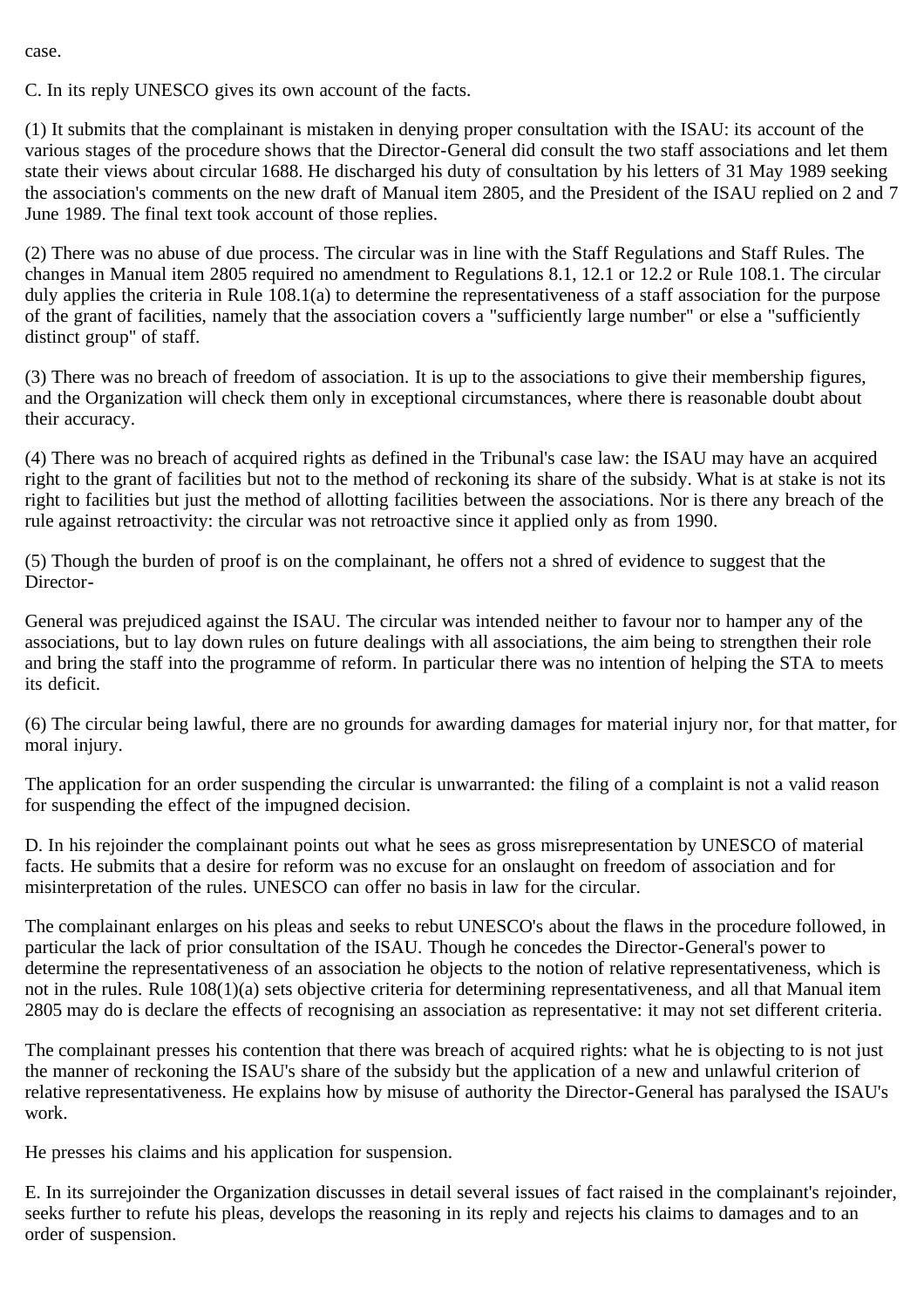It further contends that his claim to the quashing of the circular is irreceivable. The circular lays down general rules about the arrangements for the grant of facilities to associations and is therefore not in itself directly challengeable. UNESCO dwells at some length on the case law that it believes bears out that view. It points out that the complainant ought to be challenging an individual decision taken in furtherance of the general rule he is objecting to. Though he does cite several administrative measures that give effect to the circular he does so only in the context of his argument; besides, any formal challenge to those measures would be irreceivable under Article VII(1) of the Tribunal's Statute because he has failed to exhaust the internal means of redress.

F. In further observations invited by the Tribunal the complainant answers the Organization's objections to receivability and presses his claims. In a final brief the Organization develops its objections.

## CONSIDERATIONS:

1. On 6 November 1989 the Assistant Director-General of UNESCO in charge of General Administration signed a circular, No. 1688, which the Director-General had approved after consulting the UNESCO staff associations. The circular had two purposes: to "consolidate the exercise of the right of association" recognised in the Staff Regulations and to "clarify the effects inherent in the representiveness of the associations".

Several staff members objected to the text of the circular, and the President of the International Staff Association (ISAU), one of the staff associations, responded to general opinion by writing an open letter of protest on 14 November 1989 to the Director-General.

The present complainant, who is a member of the ISAU, preferred legal action and addressed to the Director-General on 6 December 1989 a written protest applying for review of the circular on the grounds that it set a single criterion, size of membership, for determining representativeness. The effect, he said, was to reduce the scope for action by the ISAU and that offended against the whole notion of representativeness embodied in Regulation 8.1.

2. As drafted his protest amounted to a challenge aimed at having the circular withdrawn, and that indeed is how the Director of the Bureau of Personnel read it. In his reply of 8 February 1990 the Director said that the Director-General rejected the view that the circular impaired the complainant's right of association and he was therefore confirming it.

3. The complainant submits that the circular is unlawful and asks the Tribunal to quash it and by interlocutory order to suspend the application of it pending the final ruling on the case.

In its reply UNESCO answers his main claims on the merits but submits that his claim to suspension is irreceivable. Only in its surrejoinder does it plead for the first time that direct appeal will not lie against the issue of the circular and that the claim to quashing is therefore irreceivable as well.

4. A defendant organisation may at any point object to receivability, although it is unfortunate that UNESCO's stand has delayed a ruling by several months.

As is said in 1 above, one purpose of the circular is to confirm the staff's right of association. It sets the conditions of representativeness for recognition of a staff association by the Director-General, lays down the arrangements for recognition and declares the effects of recognition on an association's functions and the facilities granted to it and the consequences thereof. There is also a general section which says that the circular is to be put into effect by individual decisions that apply its provisions to each association.

No such decisions are at issue in this case.

That the circular is a general decision is not enough in itself to make the complaint irreceivable. Article VII(2) of the Tribunal's Statute, which sets the time limit for filing a complaint, says that appeal will lie against "a decision affecting a class of officials", and that wording is broad enough to suggest that a general decision may be directly challenged. But the provision is to be read together with Article VII(1), which provides that "A complaint shall not be receivable unless the decision impugned is a final decision and the person concerned has exhausted such other means of resisting it as are open to him under the applicable Staff Regulations". In keeping with precedent and with VII(1) a complaint will be irreceivable if it challenges a general decision that must ordinarily be put into effect by individual decisions against which internal appeal will lie.